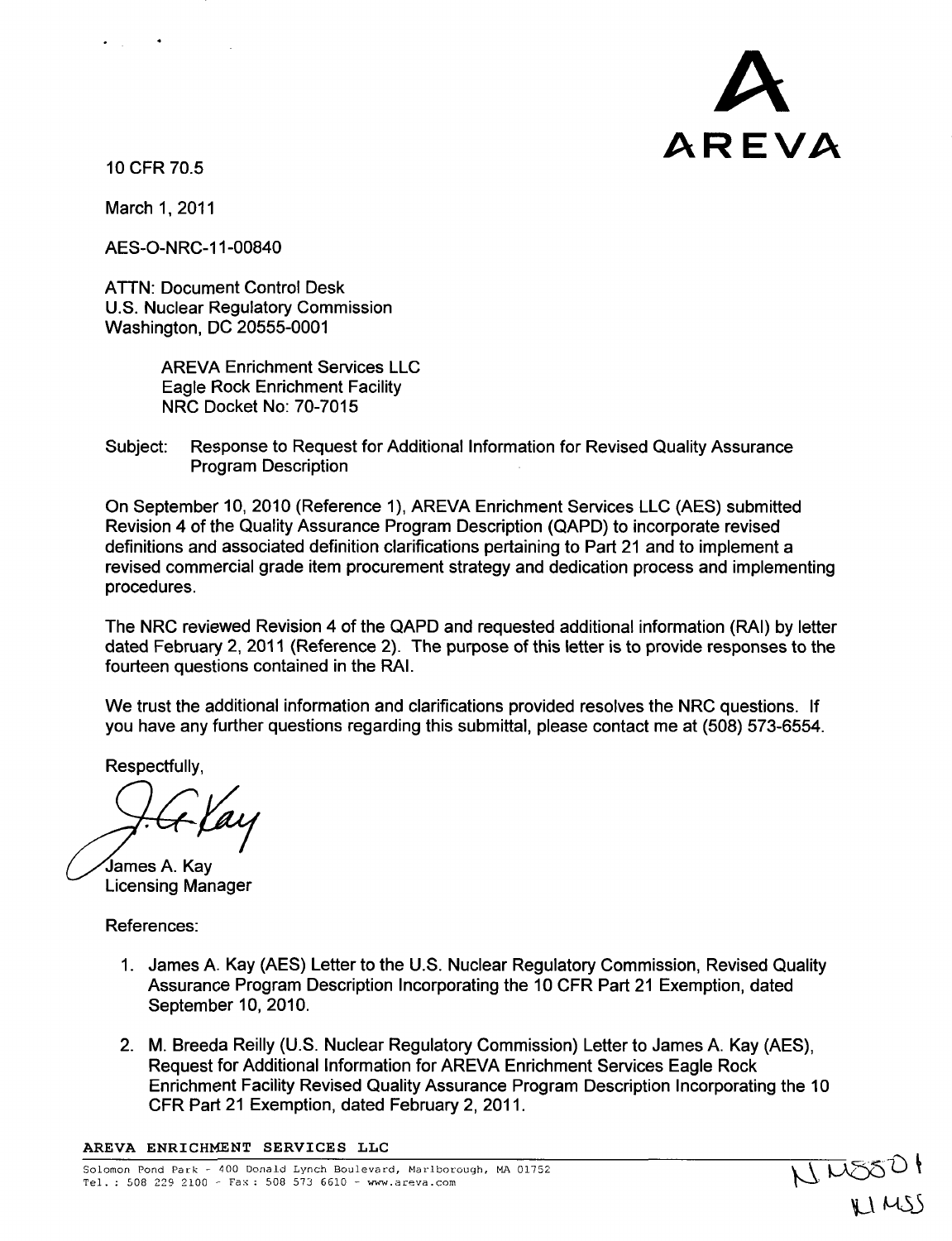- Enclosures: 1. Response to Request for Additional Information 2. Markup Pages for the EREF QAPD
- Commitment: The EREF QAPD markup pages will be included in Revision 5 of the QAPD that will accompany Revision 3 of the EREF License Application.
- cc: Breeda Reilly, U.S. NRC Senior Project Manager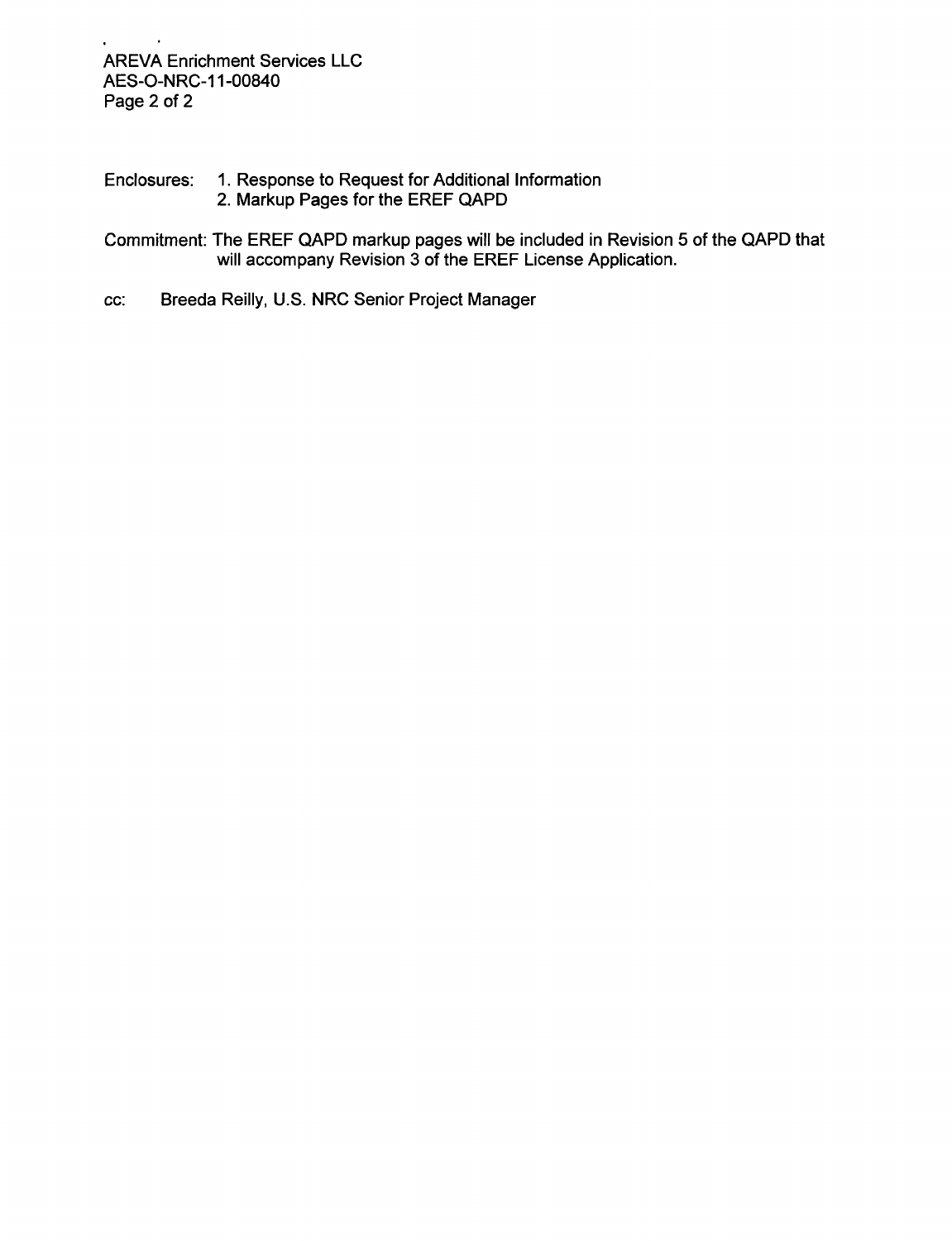AES-O-NRC-1 1-00840 Page 1 of 11

The following AREVA Enrichment Services (AES) responses are provided to the fourteen Requests for Additional Information (RAIs) provided to AES by letter dated February 2, 2011.

## NRC RAI **QAPD 1:**

Section 2.1 of the Quality Assurance Program Description (QAPD), "Quality Assurance Program," states for quality assurance (QA) Level 1 that for items relied on for safety (IROFS) that contain a Safe-by-Design attribute, only the attribute is considered to be QA Level 1. Please clarify how this description will apply to commercial grade items.

## **AES** Response to NRC **RAI:**

For IROFS that contain a Safe-by-Design attribute, the attribute will require verification by means of a documented inspection using qualified inspectors and appropriate instruments calibrated in accordance with QAPD Section 12 requirements. If the component is procured as a Commercial Grade Item, then a Commercial Grade Dedication Plan will be developed that identifies the Critical Characteristics requiring verification to achieve a proper dedication. The method or methods chosen (Source Inspection, Commercial Survey or Receipt Inspection) would depend upon the equipment suppliers QA Program capabilities.

## NRC RAI **QAPD** 2:

Please clarify if Section 1.0, "Introduction and Organization" and Section 2.0, "Quality Assurance Program" of the QAPD are applicable to fire protection systems.

### **AES** Response to NRC **RAI:**

QAPD Sections 1.0 and 2.0 apply to all fire protection structures, systems, and components credited as IROFS. The specific elements of the QAPD that have been modified in QAPD Revision 4 are applicable to QA Level FP IROFS100 only (pre-action fire sprinkler systems). All other fire protection IROFS will conform to all requirements of the QAPD consistent with their assigned quality level (QA Level 1 or QA Level 2), as appropriate. Section A.2.0 has been added to the QAPD Appendix in Enclosure 2 to state that Section 1.0 of the QAPD applies and Section 2.0 of the QAPD applies with the clarification for QA Level FP. In addition, the definition of QA Level FP will be revised in QAPD Section 2.1 to state that QA Level FP items applies only to automatic fire suppression systems located in buildings and/or over areas containing licensed material-at-risk, which if released could exceed 10 CFR 70.61 performance requirements, and are designated as IROFS to satisfy 10 CFR 70.64(b) requirements.

### NRC RAI **QAPD 3:**

Section A.1 of Appendix A to the QAPD states the following:

"Those fire protection structures, systems, and components (SSCs) designated as QA Level Fire Protection (FP) IROFS will be: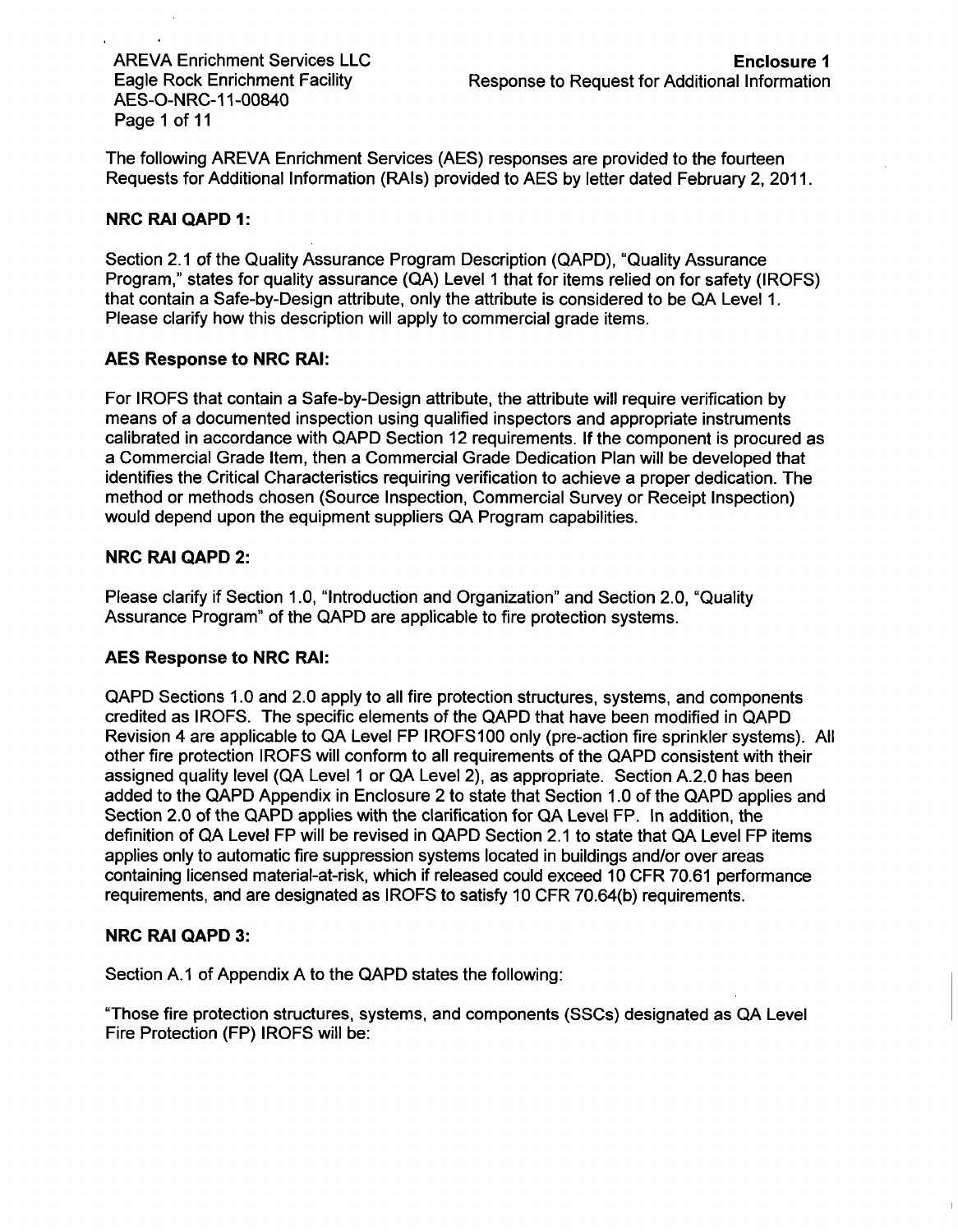AES-O-NRC-1 1-00840 Page 2 of 11

- 1. Designed, specified, procured, installed, and tested in accordance with requirements of the applicable NFPA code and/or standard(s) (see exceptions to IROFS commitments below),
- 2. Listed and/or approved by an independent agency such as Underwriters Laboratories, Factory Mutual, or other acceptable agency except in cases where such listing/approval is not required by NFPA code/standard (e.g., sprinkler piping is not required to be listed),
- 3. Inspected on receipt consistent with QAPD requirements to verify compliance to the criteria specified above."

From the statement above please clarify the following:

- 1. Please list the specific National Fire Protection Association (NFPA) codes and standards that will be considered the codes of record for fire protection systems at the facility.
- 2. Please clarify how the independent agencies (Underwriter Laboratories, Factory Mutual, etc.) will be verified for acceptance of items and services.
- 3. Please clarify which QAPD requirements will be used during receipt inspection to verify compliance that the QA Level FP IROFS are designed, specified, procured, installed and tested in accordance with the applicable NFPA Code.

## AES Response to NRC RAI:

Item **I** - The NFPA codes of record are those cited in SAR Section 3.3.7 and SAR Table 3.3- 10. The edition year of record will be those in force and effect at the time the relevant IROFS Fire Protection Systems are submitted to Bonneville County, Idaho for construction permitting.

Item 2 - AES does not intend to verify the agencies. The agency approval processes in use by Underwriter Laboratories (UL)/ Factory Mutual (FM) to place specific vendors and products in the Fire Protection Equipment Directory and/or the FM Approval Guide are commercial grade and are considered adequate for QA Level FP components.

Item **3** - AES will confirm that QA-FP IROFS are designed, procured, installed and tested in accordance with applicable NFPA Codes and Specifications by application of the QAPD in the following areas:

- \* QAPD Section 2.0, Quality Assurance Program, for use of Qualified Inspection and Test Personnel,
- \* QAPD Section **3.0,** Design Control, with the exceptions as noted in Appendix A,
- \* QAPD Section 4.0, Procurement Document Control, with the exceptions as noted in Appendix A (as will be modified by this letter which indicates AES will revise Appendix A to indicate this criteria is applicable with the exception of paragraphs 4.2 and 4.3),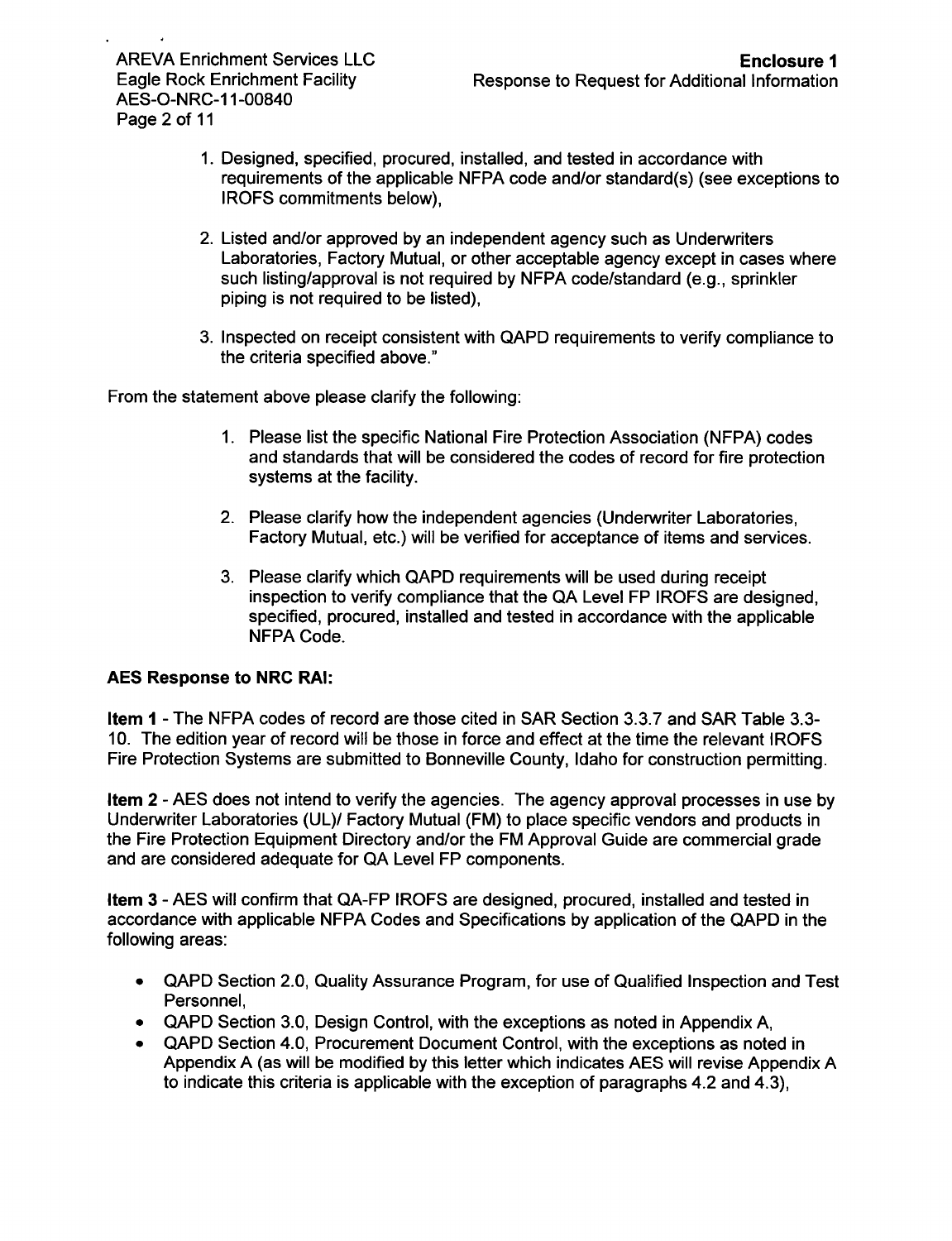AES-O-NRC-1 1-00840 Page 3 of 11

- \* QAPD Section 5.0, Instructions, Procedures or Drawings, ensuring the use of approved instructions, procedures and drawings during receipt inspection, installation and testing,
- \* QAPD Section 6.0, Document Control, to ensure inspections are performed to the latest approved procurement and design documents,
- **"** QAPD Appendix A, Section A.2.6 which specifies QA Level FP Items shall be receipt inspected,
- **"** QAPD Section 8.0, Identification and Control of Items, to identify the status of the received item(s),
- \* QAPD Section 10.0, Inspection, for documenting of receiving inspection activities, installation and testing activities,
- \* QAPD Section 11.0, Test Control, for specifying and documenting of test activities,
- \* QAPD Section 12.0, Control of Measuring and Test Equipment, for use of calibrated instruments where applicable in performing inspection or testing activities (as modified by this letter which indicates AES will revise Appendix A to indicate this criteria is applicable without exception),
- **"** QAPD Section 13.0, Handling, Storage and Shipping, requirements,
- \* QAPD Section 14.0, Inspection, Test and Operating Status,
- QAPD Section 15.0, Control of Nonconforming Items, for the identification of nonconforming conditions identified at receipt inspection,
- **"** QAPD Section 16, Corrective Action, if nonconforming conditions identified at receipt, during installation or testing indicate corrective actions are required, with the exception of 10CFR Part 21 reportability as noted in Appendix A,
- \* QAPD Section 17, Quality Assurance Records, for storage and retention of supplier documentation and receiving inspection records,
- \* QAPD Section 18, Audits, for conducting internal audit activities during design, procurement, installation, testing, maintenance and operations.

# NRC RAI **QAPD** 4:

Section A.2.1 of Appendix A to the QAPD states, "Automatic fire suppression systems located in buildings and/or over areas containing licensed material-at-risk, which if released could exceed 10 CFR 70.61 performance requirements, and are designated as IROFS to satisfy 10 CFR 70.64(b) requirements. These IROFS will be designated as QA Level Fire Protection (QA Level FP)." The cover letter dated September 10, 2010, for the Revised QAPD incorporating the 10 CFR Part 21 Exemption states "This new QA designation describes the QA requirements for automatic pre-action fire sprinkler."

- 1. Please clarify if the scope of Appendix A to the QAPD is only automatic preaction fire sprinklers.
- 2. If Appendix A is only applicable to automatic fire suppression systems, please clarify the QA controls that will be used for other fire protection IROFS.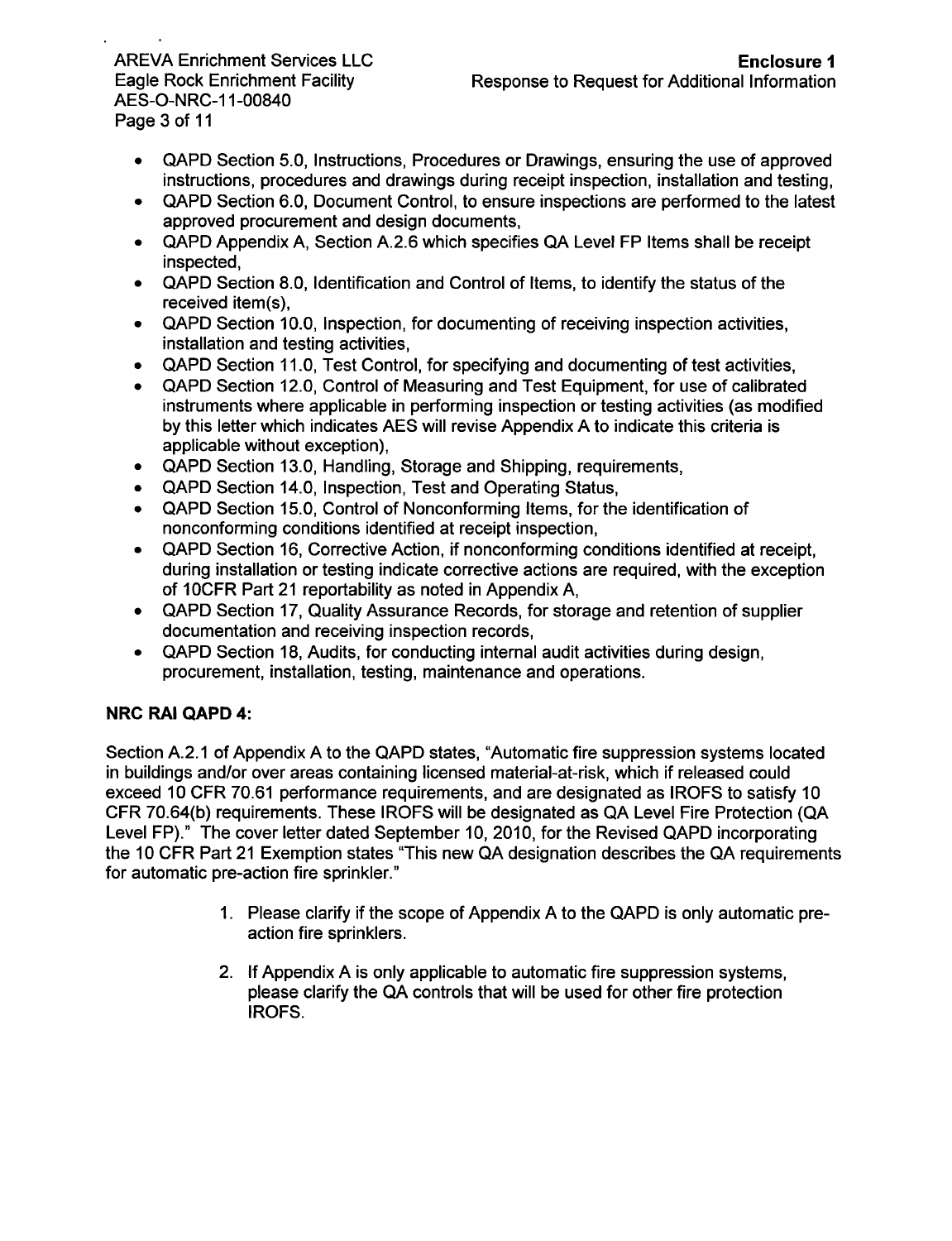# AES Response to NRC RAI:

Item **I** - QA Level FP only applies to the automatic pre-action fire sprinklers. The definition of QA Level FP will be revised in QAPD Section 2.1 to state that QA Level FP items applies only to automatic fire suppression systems located in buildings and/or over areas containing licensed material-at-risk, which if released could exceed 10 CFR 70.61 performance requirements, and are designated as IROFS to satisfy 10 CFR 70.64(b) requirements.

Item 2 - All other fire protection SSCs credited as IROFS will conform to QAPD requirements for QA Level **1** or QA Level 2, as appropriate.

## NRC RAI QAPD **5:**

Section A.2.2 of Appendix A to the QAPD states, "The requirement for design verification in accordance with American Society of Mechanical Engineers (ASME) Nuclear Quality Assurance (NQA)-1, 1994 edition, Supplement 3S-1 for methods of design verification including any one or a combination of the following, as defined in design reviews, alternate calculations, or the performance of qualification tests, is not applicable." The staff's interpretation of the NQA-1 reference in Section 3.4 of the QAPD was that it was guidance for implementation.

Please clarify the use of Supplement 3S-1 in the AES QA Program. Does AES commit to comply with Supplement 3S-1 of NQA-1 -1994 for QA Levels 1 and 2 items under Section 3 of the QAPD, or is the ASME guidance used only for reference in developing QA requirements in the QAPD? The staff notes that it is clear that AES does not intend to commit to Supplement 3S-1 for FP IROFS.

### AES Response to NRC RAI:

The staff's interpretation of the NQA-1 reference in Section 3.4 of the QAPD is correct. AES is not committing to Supplement 3S-1 for FP IROFS.

Additionally, AES has made reference to various portions of NQA-1 in:

- **)** QAPD Section 2.4
- **>** QAPD Section 3.4
- **>** QAPD Section 3.6
- **>** QAPD Section 11.5
- **>** QAPD Section 17.3
- **>** QAPD Section 17.9

It is AES's intent to utilize the ASME NQA-1 sections, as referred to in our QAPD, as guidance (not as a commitment) in the development of our procedures to control activities associated with the design, procurement, fabrication, testing and installation of IROFS. The QAPD will be modified accordingly to clarify this intent.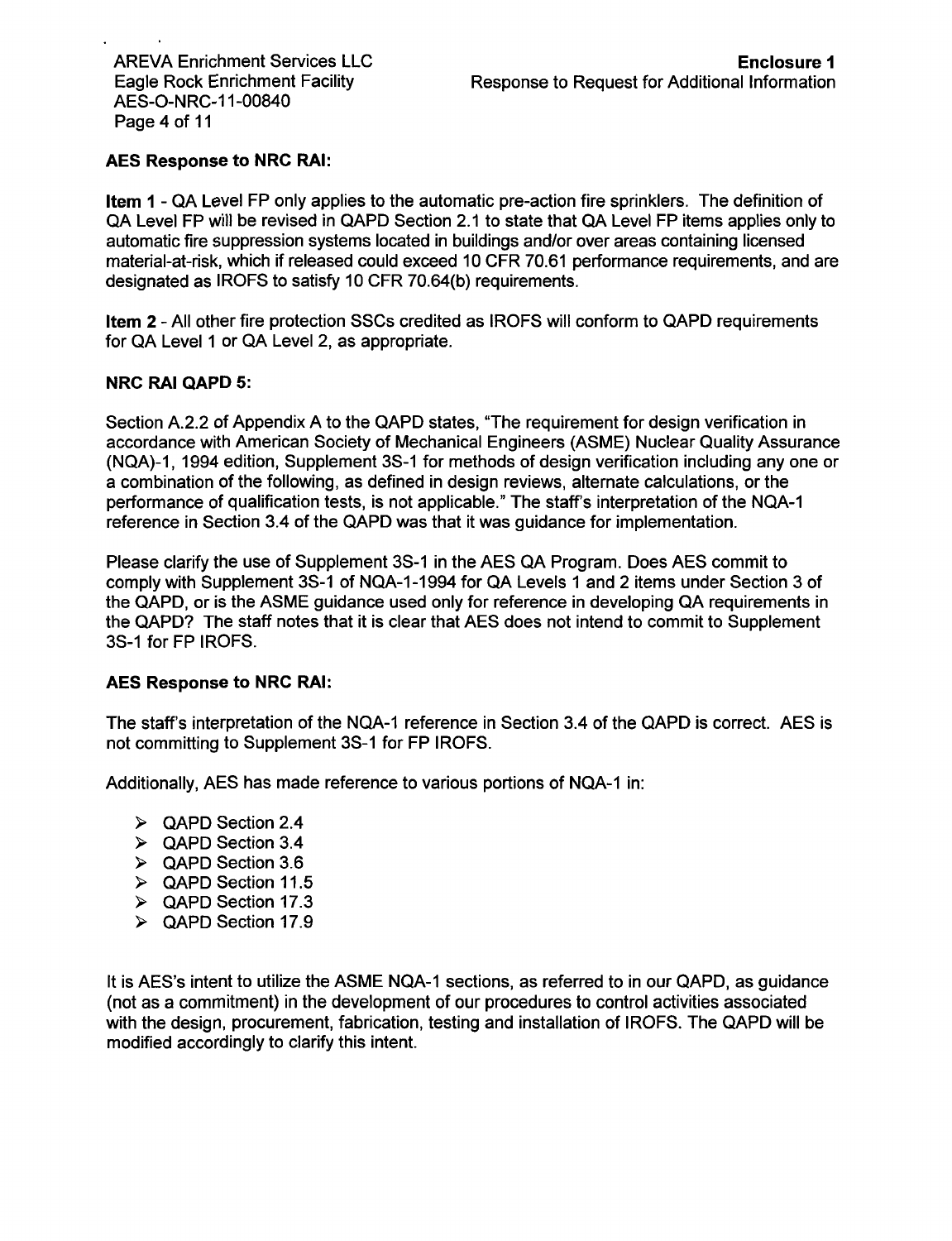# NRC RAI **QAPD 6:**

Section A.2.3 of Appendix A to the QAPD states, "Section 4.0 is not applicable (e.g., Commercial Grade dedication and Part 21 do not apply). Procurement Document Control will be in accordance with applicable NFPA codes/standards and commercial grade practices."

Please clarify the following of the above statement:

- 1. Please clarify the intent of the following statement, "Commercial Grade dedication and Part 21 do not apply." There have not been any Part 21 exemption requests for reporting requirements issued for these components. Part 21 reporting requirements apply to all safety-related components that could create a substantial safety hazard and whose failure would exceed the performance requirements in 10 CFR 70.61.
- 2. Please describe the controls for Procurement Documents that are required by NFPA Codes and Standards. Please describe and justify any reduced level of QA procurement documentation control that will be provided for FP IROFS than that provided for QL-1 and QL-2 IROFS.

## **AES** Response to NRC RAI:

Item **1** - AES does not believe an exemption from Part 21 is required for IROFS100 fire sprinkler systems as they do not require treatment as basic components under Part 21. NRC stated in their letter dated March 25, 2010:

*For new facilities, 10 CFR 70.64(b) requires that facility and system design and facility layout be based on defense-in-depth practices. The design must incorporate to the extent practicable a preference for the selection of engineering controls over administrative controls. For fire protection, this requirement can be met by selecting at least one engineered system to meet the 10 CFR 70.61 performance requirements for every fire-initiated sequence where practicable.*

AES in its response dated May 28, 2010, regarding quality assurance requirements for FP IROFS, stated the intention to treat QA Level FP IROFS consistent with commercial grade and good industry practice. As noted in that letter, fire sprinklers are being credited to meet the preference statement in 10 CFR 70.64(b) (selection of engineered controls over administrative controls to increase overall system reliability), not because they were necessary to meet the performance criteria of 10 CFR 70.61. Other in-place IROFS are available to meet the performance requirements of 10 CFR 70.61. Facility fires involving expected fire loads (in-situ and routine quantities of transient combustibles) have been evaluated in the EREF Fire Hazards Analysis and Integrated Safety Analysis Summary. These fire accident sequences were developed consistent with NUREG-1 520 and with NFPA 801, *Standard for Fire Protection for Facilities Handling Radioactive Materials,* and shown to satisfy 10 CFR 70.61 performance requirements without crediting fire suppression systems as IROFS.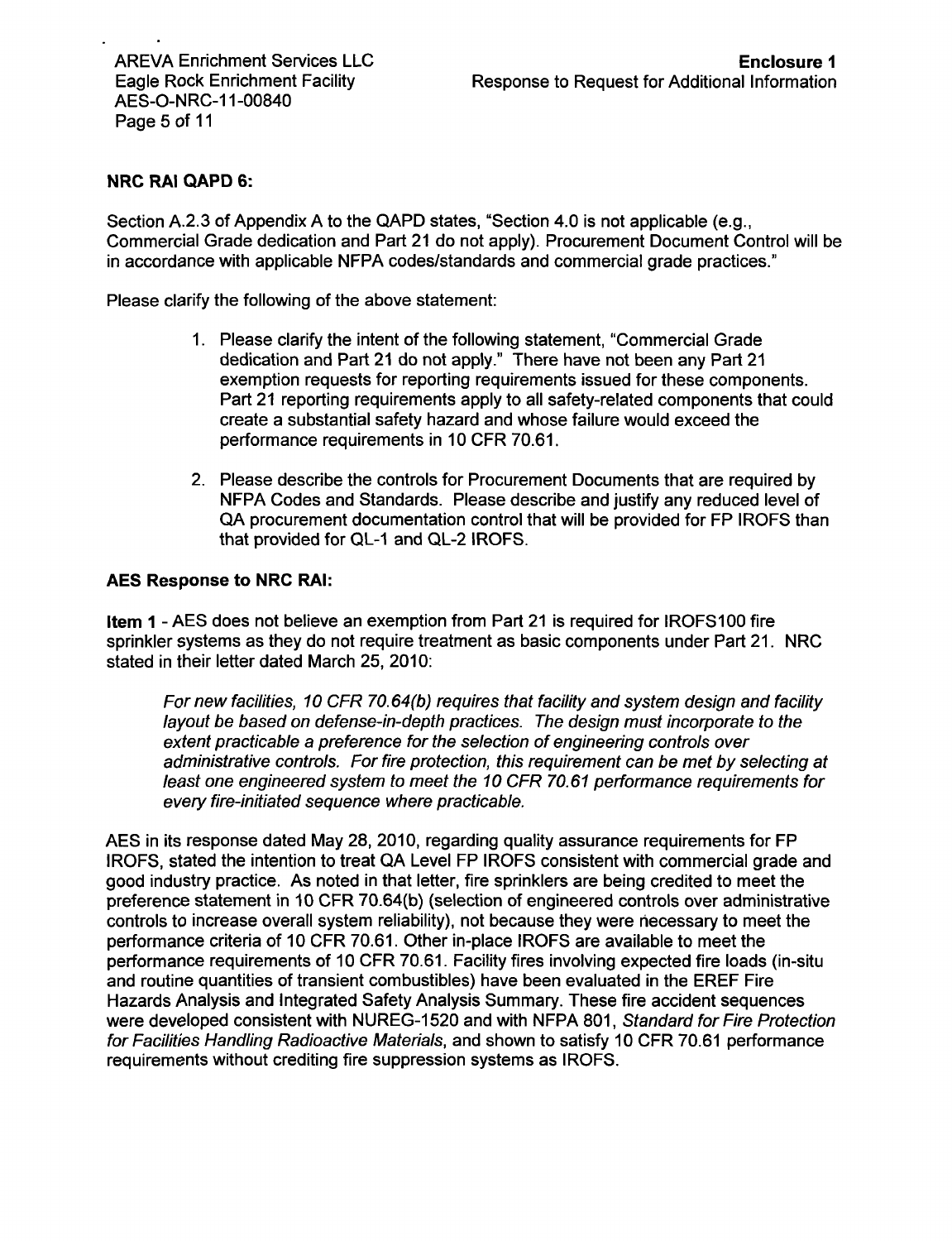AES-O-NRC-1 1-00840 Page 6 of 11

On this basis, AES does not consider the IROFS100 fire sprinkler systems as "basic components" under Part 21. This is consistent with AES' definition of basic component as accepted by the NRC.

*Basic component:* A basic component means a structure, system, or component or part thereof that affects their IROFS function that is directly procured by the licensee or activity subject to the regulations in Part 70; and in which a defect or failure to comply with any applicable regulation in this chapter, order, or license issued by the Commission would create a substantial safety hazard (i.e., exceed performance requirements of 10 CFR 70.61). In all cases, basic components include IROFS-related design, analysis, inspection, testing, fabrication, replacement parts, or consulting services that are associated with the component hardware; whether these services are performed by the component supplier or others.

As described above, IROFS100 is not needed to meet the performance criteria of 10 CFR 70.61 and is only credited to meet the purpose statement in 10 CFR 70.64(b); therefore IROFS100 is not a basic component.

This categorization for fire sprinklers is consistent with NRC guidance applicable to Part 50 facilities. Regulatory Guide 1.189, Rev. 2, October 2009, Section 1.7 states: *Fire protection systems are not "safety-related" and, therefore, are not within the scope of Appendix B, "Quality Assurance Criteria for Nuclear Power Plants and Fuel Reprocessing Plants," to 10 CFR Part 50 (Ref. 1), unless the licensee has committed to include these systems under the plant's Appendix B program."*

While EREF is not a Part 50 facility, AES's modification to its QAPD to develop a Fire Protection Quality Assurance Level (QA Level FP) was based on developing an approach to quality assurance implementation specific for these fire protection sprinkler systems consistent with good industry practice and which is practicable considering the expansive nature of the IROFS boundary. This IROFS boundary includes the sprinklers and piping, but also, the fire protection water supply including storage tanks, fire pumps, underground fire main loop, and fire alarm and detection panels and components that actuate pre-action sprinkler valves. This QA Level FP is intended to be discrete from QA Level 1 and QA Level 2 IROFS. QA Level 1 and 2 IROFS are relied upon to meet 10 CFR 70.61 performance requirements, QA Level FP sprinkler systems are not. The modifications that AES proposed to the QAPD to develop and implement QA Level FP reflect this difference and are consistent with augmented quality assurance controls typical to fire protection systems in commercial nuclear power plants (i.e., good industry practices).

To ensure overall system reliability, AES will establish operability limits for QA Level FP IROFS with associated time-based compensatory measures (i.e., fire watches, alternate water supply, etc.) consistent with NFPA requirements and good industry practices. Details of these measures will be submitted for NRC concurrence.

Item 2 - QAPD Section 4 does apply to QA Level FP IROFS. However, since IROFS100 is not a basic component as discussed above, QAPD Sections 4.2 and 4.3 do not apply to QA Level FP IROFS.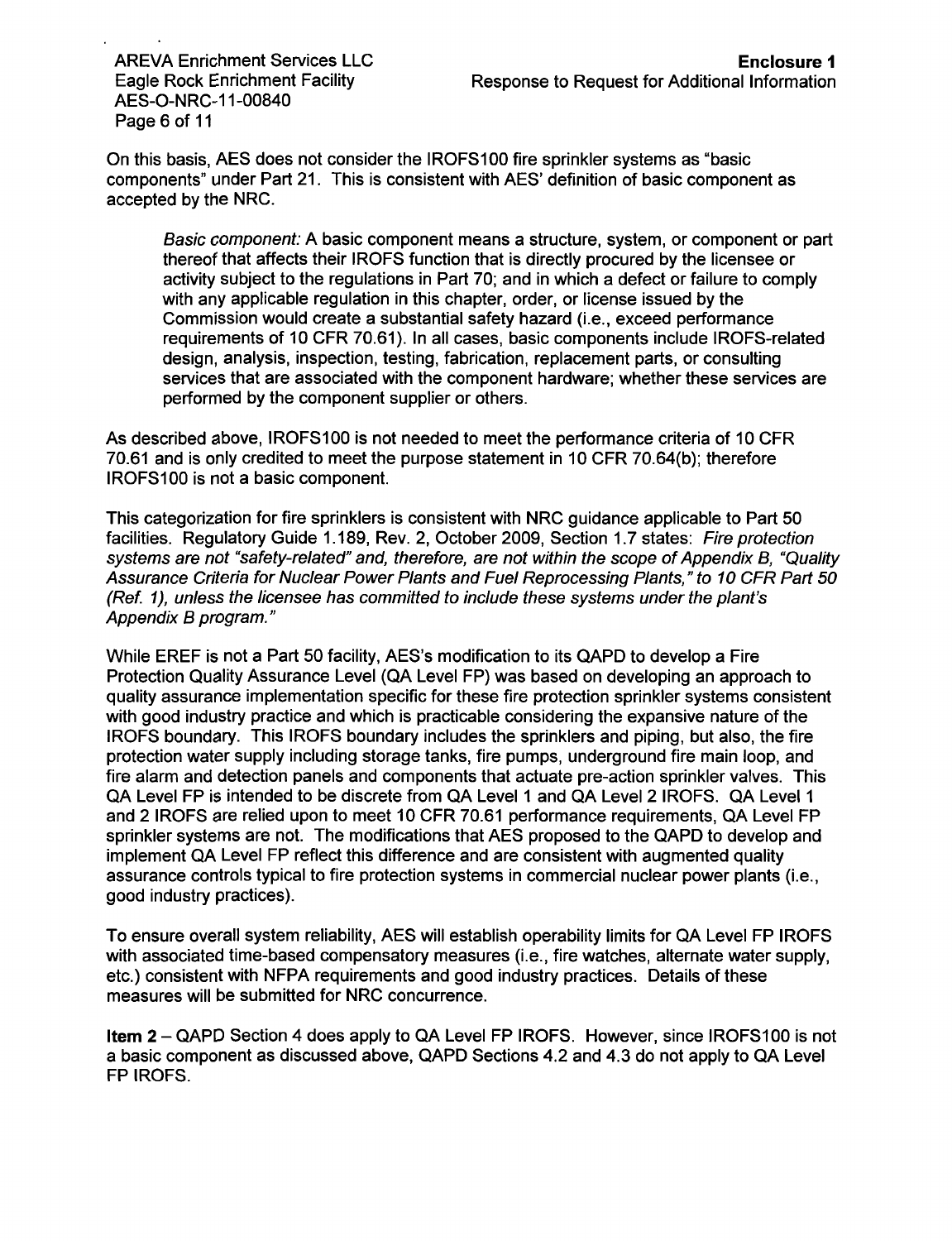# NRC RAI **QAPD 7:**

Section A.2.6 of Appendix A to the QAPD states the following:

*"Section 7. 0 of the QAPD is not applicable. The following shall apply:*

- **\*** *Purchase documents shall include requirements for appropriate certifications to applicable NFPA code/standard requirements (i.e., listed and/or approved).*
- **<sup>e</sup>***Purchase documents shall be reviewed and approved by QA and personnel with sufficient experience and knowledge in the NFPA code/standard requirements.*
- \* *Receipt inspection will be performed to confirm certification of procured items as meeting applicable NFPA code/standard requirements (i.e., listed and/or approved)."*

Please describe the controls for "Control of Purchased Items and Services" that are required by NFPA Codes and Standards. Please describe and justify any reduced level of QA procurement documentation control that will be provided for FP IROFS than that provided for QL-1 and QL-2 IROFS.

## **AES** Response to NRC RAI:

AES will establish the following controls for "Control of Purchased Items and Services" for QA Level FP IROFS:

- o Qualified personnel will perform and approve of the adequacy of fire protection requirements and quality requirements stated in procurement documents. This review will determine that fire protection requirements and quality requirements are correctly stated, inspectable, and controllable; and that there are adequate acceptance and rejection criteria. The fire protection approval shall be by an individual who satisfies qualifications for Society of Fire Protection Engineer (SFPE) professional member status.
- o Receipt inspection shall be conducted by qualified personnel using checklists prepared from the procurement documents governing QA Level FP Items and the associated NFPA codes and standards, as applicable.
- o Components required to be UL listed and/or FM Approved will be confirmed at receipt against current UL Fire Protection Equipment Directory or FM Approval Guides, as appropriate.
- o Components not required to be UL listed and/or FM Approved (e.g., piping) will be confirmed at receipt against the applicable design and/or manufacturing standard (i.e., applicable ASTM, ISO, or other standard).

This level of procurement documentation is consistent with augmented quality practices for commercial nuclear plant fire protection features. An inoperability of the IROFS fire sprinkler systems is not a failure of a "safety-related" component, does not "create a substantial safety hazard", and does not result in unacceptable risk of exceeding the performance requirements of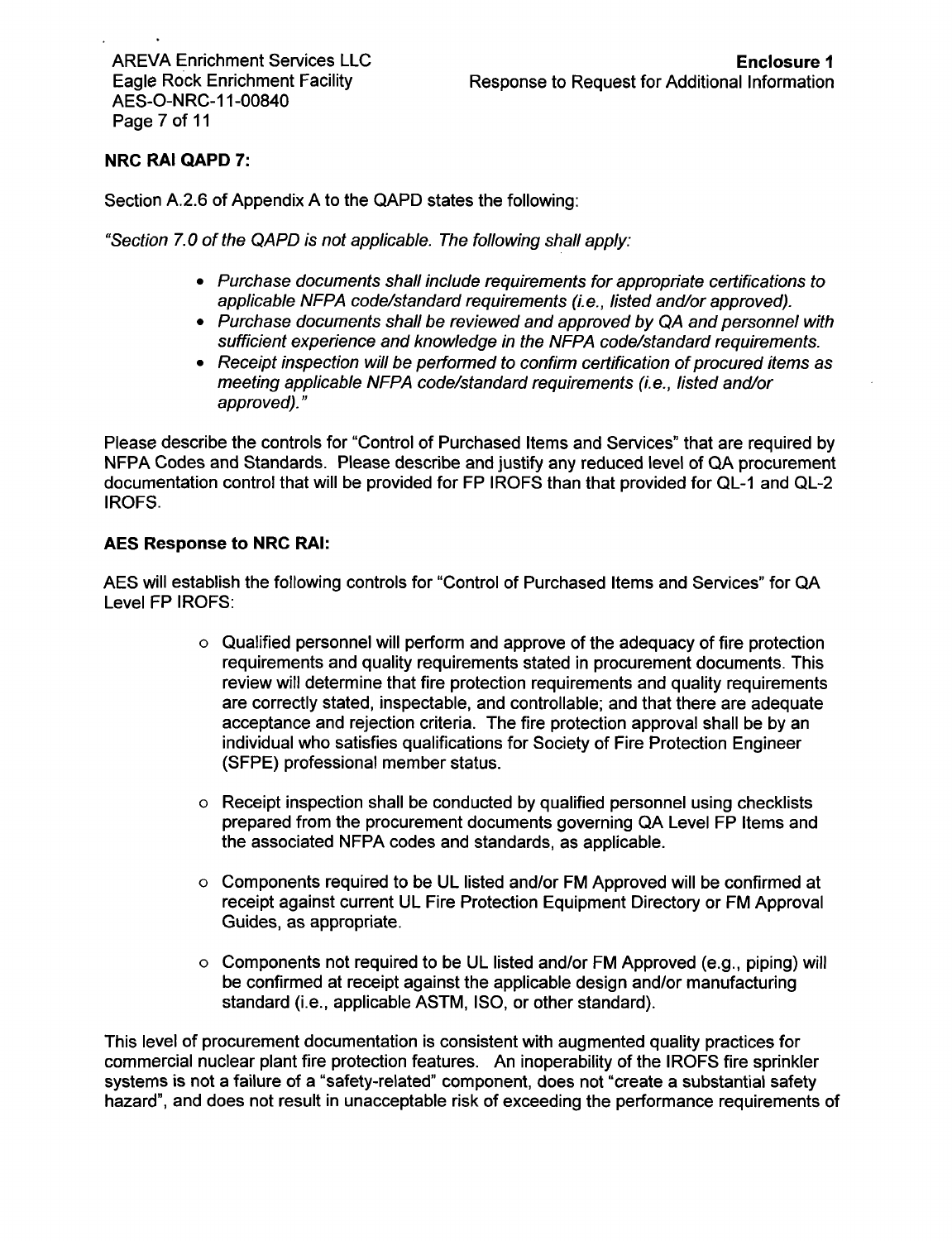AES-O-NRC-1 1-00840 Page 8 of 11

10 CFR 70.61 since other in-place IROFS are available to meet the performance requirements of 10 CFR 70.61.

## NRC RAI QAPD 8:

Section A.2.8 of Appendix A to the QAPD states, "Section 9.0 of the QAPD is not applicable. Control of Special Processes will be in accordance with applicable NFPA codes/standards and commercial practices." Please describe the measures that will implement the Control of Special Processes as required by the NFPA codes/standards and justify any reduced level of QA control that will be provided for FP IROFS than that provided for QL-1 and QL-2 IROFS.

## AES Response to NRC RAI:

AES does not anticipate that the need for "Control of Special Processes" associated with QA Level FP IROFS. See the AES response to NRC RAI QAPD 9 regarding testing and commissioning of QA Level FP IROFS. If any "Special Processes" become necessary, AES would develop qualified procedures consistent with NFPA code requirements, approved by qualified QA and FP representatives prior to performance.

This level of special process control is consistent with augmented quality practices for commercial nuclear plant fire protection features. An inoperability of the IROFS fire sprinkler systems is not a failure of a "safety-related" component, does not "create a substantial safety hazard", and does not result in unacceptable risk of exceeding the performance requirements of 10 CFR 70.61 since other in-place IROFS are available to meet the performance requirements of 10 CFR 70.61.

## NRC RAI QAPD **9:**

Section A.2.9 of Appendix A to the QAPD states, "Section 10 of the QAPD is not applicable. Inspection will be in accordance with applicable NFPA codes/standards and commercial practices." Please describe the controls that will implement the inspection as required by the **NFPA** codes/standards and justify any reduced level of QA inspection control that will be provided for FP IROFS than that provided for QL-1 and QL-2 IROFS.

### AES Response to NRC RAI:

AES proposes to revise Section A.2.9 of Appendix A as shown in Enclosure 2. Factory acceptance, installation, and field acceptance testing and/or commissioning of QA Level FP IROFS will be conducted using written, approved procedures and incorporating the requirements of the applicable NFPA Code or Standard (i.e., NFPA 13, 20, 22, 24, and 72) for the component(s) under test or being commissioned.

On-going surveillance, inspection, test and maintenance of QA Level FP IROFS will be conducted using written, approved procedures following the requirements of the NFPA Code or Standard (i.e., NFPA 25 and 72) for the respective component(s) and at the NFPA specified frequencies.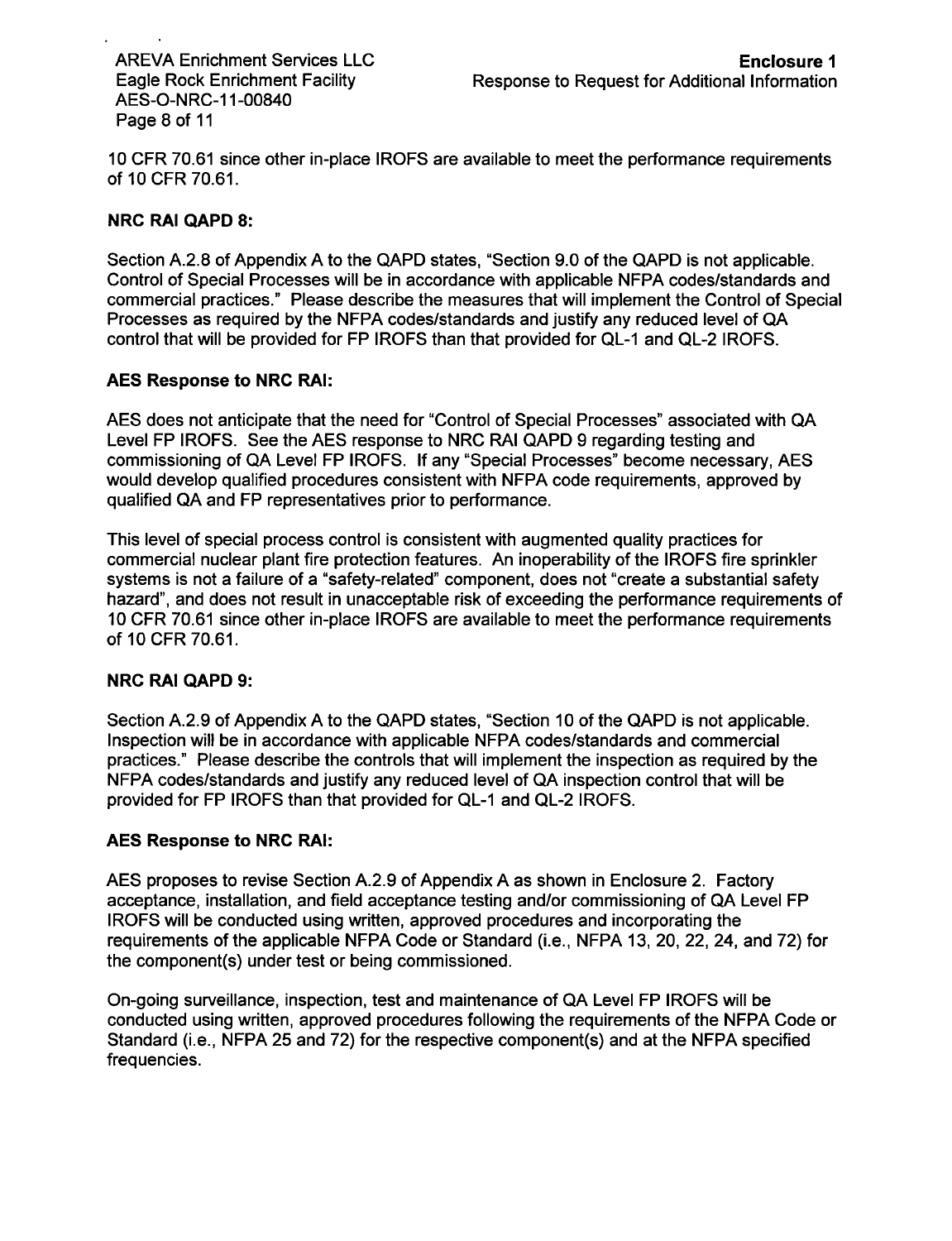AES-O-NRC-1 1-00840 Page 9 of 11

This level of inspection testing and commissioning is consistent with augmented quality practices for commercial nuclear plant fire protection features. An inoperability of the IROFS fire sprinkler systems is not a failure of a "safety-related" component, does not "create a substantial safety hazard", and does not result in unacceptable risk of exceeding the performance requirements of 10 CFR 70.61 since other in-place IROFS are available to meet the performance requirements of 10 CFR 70.61.

# NRC RAI **QAPD 10:**

Section A.2. 10 of Appendix A to the QAPD states, "Section 11 of the QAPD is applicable except for Paragraph 11.5, "Computer Program Testing." Please clarify the following:

- 1. Paragraph 11.5 of the QAPD states, "Computer Program Testing is carried out in accordance with ASME NQA-1 -1994, Basic Requirement 11, Test Control, and Supplement 11S-2, Supplementary Requirements for Computer Program Testing." Please clarify the intent of AES with regard to the use of NQA-1-1994 for computer program testing. Is the reference in the QAPD a commitment to comply with the provisions of ASME NQA-1 -1994, Basic Requirement 11 and Supplement 11S-2, Supplementary Requirements for Computer Program Testing for Quality Level 1 and 2 IROFS? If this is a commitment, please ensure that it is referenced as such in applicable portions of the license application and the QAPD and that sufficient guidance and criteria is included in the QAPD to provide reasonable assurance that the provisions of **11S-2** of NQA-1-1994 will be met.
- 2. Please clarify if any fire components IROFS will be initiated by computer programs that will need to be tested.

## **AES** Response to NRC **RAI:**

**Item 1** – It is AES's intent to utilize ASME NQA-1-1994, Basic Requirement 11, Test Control, and Supplement 11S-2, Supplementary Requirements for Computer Program Testing" for QA Levels 1 and 2 items as guidance (not as a commitment) in the development of our procedures to control activities associated with design output that consist of computer programs. AES will clarify the QAPD to clearly state that design outputs that consist of computer programs are developed, validated, and managed following the guidance on this point.

Also, see response to NRC question RAI QAPD 5 with regard to AES's intent to utilize the ASME NQA-1 sections as referred to in our QAPD as guidance in the development of our procedures to control activities associated with the design, procurement, fabrication, testing and installation of QA Level 1 and QA Level 2 IROFS only.

Item 2 - Software-based logic will be employed for QA Level FP IROFS100. Specifically:

o pre-action sprinkler valves will require actuation signals from local Fire Alarm Control Panels (FACP) to open;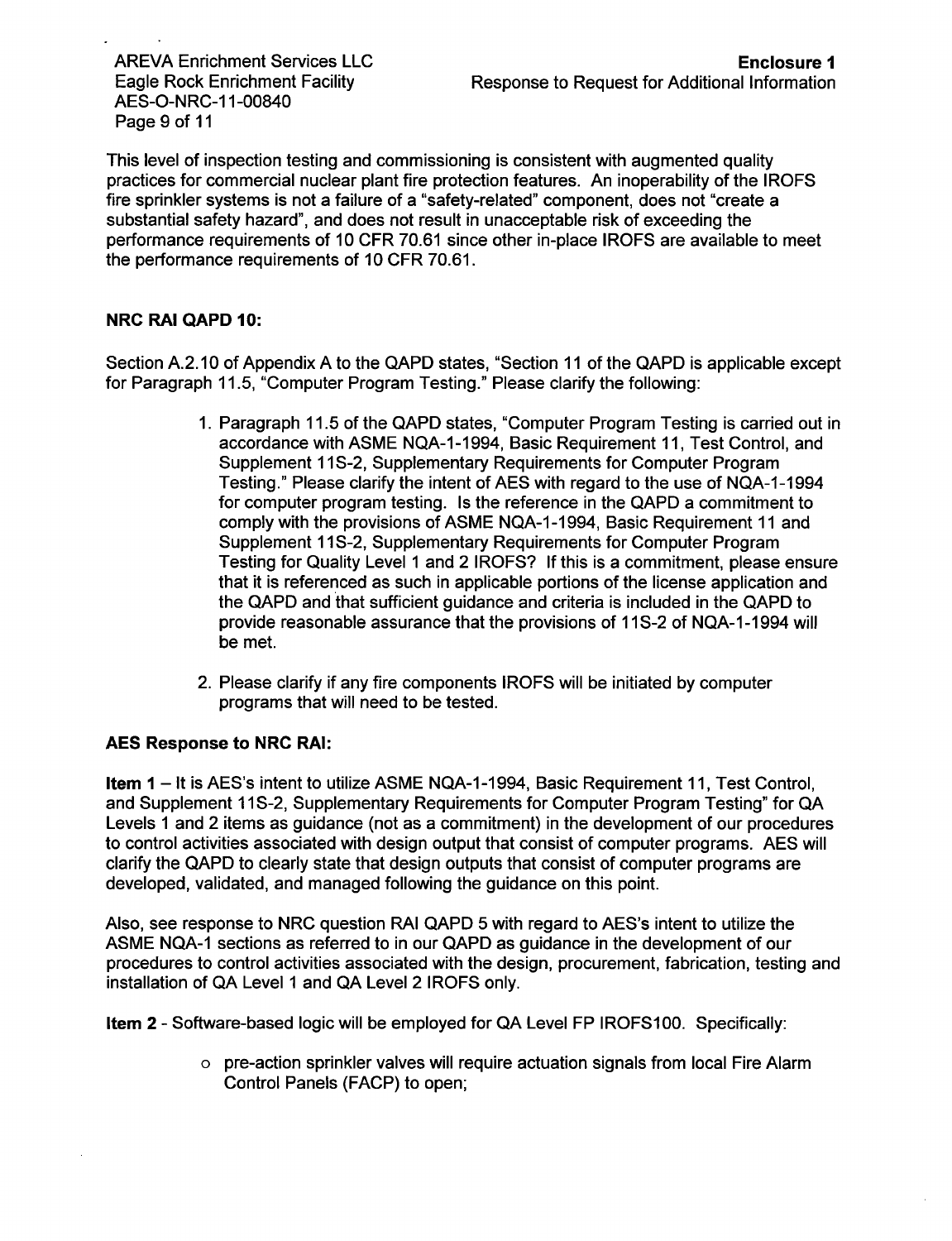AES-O-NRC-1 1-00840 Page 10 of 11

- $\circ$  fire pumps will require logic signals from local controllers to run on detection of pressure drop in the fire main loop;
- o fire water supply tanks will have level and temperature conditions monitored to ensure they remain within operability limits;
- o supervisory air or gas alarms will monitor pipe integrity to ensure piping systems are intact; and
- $\circ$  isolation valves at pre-action fire sprinkler risers will have valve position monitoring via FACPs; other system valves may also have position monitoring.

Fire alarm system based logics are confirmed through testing as required by NFPA 72, National Fire Alarm Code requirements (i.e.; Input **/** Output device functional tests).

## NRC RAI **QAPD 11:**

Section A.2.11 of Appendix A to the QAPD states, "Section 12 of the QAPD is not applicable. Control of Measuring and Test Equipment will be in accordance with applicable NFPA codes/standards and commercial practices." Please describe the measures that will implement for Control of Measuring and Test Equipment as required by the NFPA codes/standards and justify any reduced level of QA control of measuring and test equipment that will be provided for FP IROFS than that provided for QL-1 and QL-2 IROFS.

## **AES** Response to NRC **RAI:**

This was an oversight in our submittal of QAPD Revision 4. Measuring and test equipment utilized for QA Level FP IROFS will be calibrated and controlled in accordance with the EREF M&TE program. Please see proposed revision to Appendix A in Enclosure 2.

### NRC RAI **QAPD** 12:

Section A.2.13 of Appendix A to the QAPD states, "Section 14 of the QAPD is applicable. Inspection, Test and Operating Status will be in accordance with applicable NFPA codes/standards and commercial practices." Please clarify if Section 14.0 of the QAPD is applicable or not, and if the NFPA codes/standards will be additional requirements in this section. Please describe the controls that will implement NFPA code requirements.

### **AES** Response to NRC **RAI:**

QAPD Section 14 is applicable as originally stated in Appendix A. To ensure clarity, AES proposes to remove "Inspection, Test and Operating Status will be in accordance with applicable NFPA codes/standards and commercial practices." Please see the proposed revision to Appendix A in Enclosure 2.

### NRC RAI **QAPD 13:**

Section A.2.15 of Appendix A to the QAPD states, "All requirements of Section 16 "Corrective Action" shall apply except reportability requirements for 10 CFR Part 21." Please clarify the intent of the statement above. There have not been any Part 21 exemption requests for reporting requirements issued for these components. Part 21 reporting requirements apply to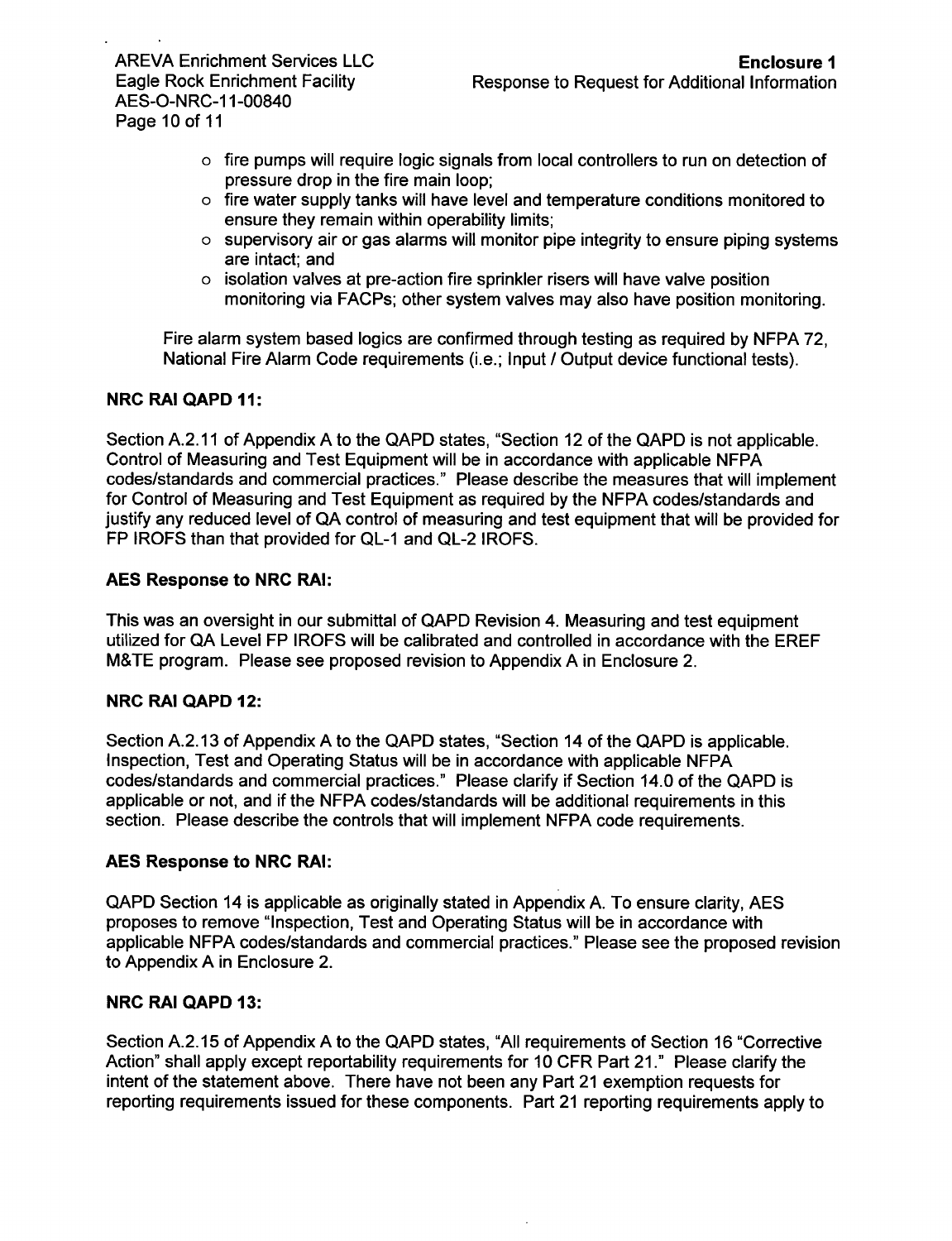AES-0-NRC-1 1-00840 Page 11 of 11

all safety-related components that could create a substantial safety hazard and whose failure would exceed the performance requirements in 10 CFR 70.61.

### **AES** Response to NRC RAI:

Please refer to the response to NRC RAI QAPD 6. An inoperability of the IROFS fire sprinkler systems is not a failure of a "safety-related" component, does not "create a substantial safety hazard", and does not result in unacceptable risk of exceeding the performance requirements of 10 CFR 70.61 since other in-place IROFS are available to meet the performance requirements of 10 CFR 70.61.

## NRC RAI **QAPD** 14:

Section A.2.17 of Appendix A to the QAPD states, "Section 18 of the QAPD is applicable except Section 18.2 "External Audits" is not required but may be implemented at the discretion of AES." Please describe the controls that will be implemented to verify the acceptability of suppliers of fire components and justify any reduced level of QA controls that will be provided for FP IROFS than that provided for QL-1 and QL-2 IROFS.

## **AES** Response to NRC RAI:

AES will selectively monitor vendors and may perform on-site inspection and testing oversight (e.g., Factory Acceptance testing for fire alarm control panels). AES does not intend to have a mandatory requirement for supplier audits for QA Level FP items. As is consistent with practices for commercial nuclear plant fire protection, reliance for the quality of fire protection features rests in the UL and/or FM Mark. Such approvals represent an acceptable standard of care as-is applied to the Fire Protection component industry. Both UL and FM classify manufacturers and their products based on multiple criteria including 1) conformance to specific component and sub-component listing standards, 2) documentation that the test criteria of those component standards are satisfied, and 3) that representative samples of these products have been submitted to the listing agency and found to comply with the applicable requirements.

### Associated EREF License Application Revisions:

The EREF License Application will be revised as follows to incorporate the RAI responses:

The **QAPD** will be revised to reflect the responses provided to these RAIs. The markups to the QAPD related to Appendix A are provided in Enclosure 2.

### Commitments:

The EREF QAPD markup pages will be included in Revision 5 of the QAPD that will accompany Revision 3 of the EREF License Application.

### Attachments:

Enclosure 2 shows the markup to the EREF QAPD related to Appendix A.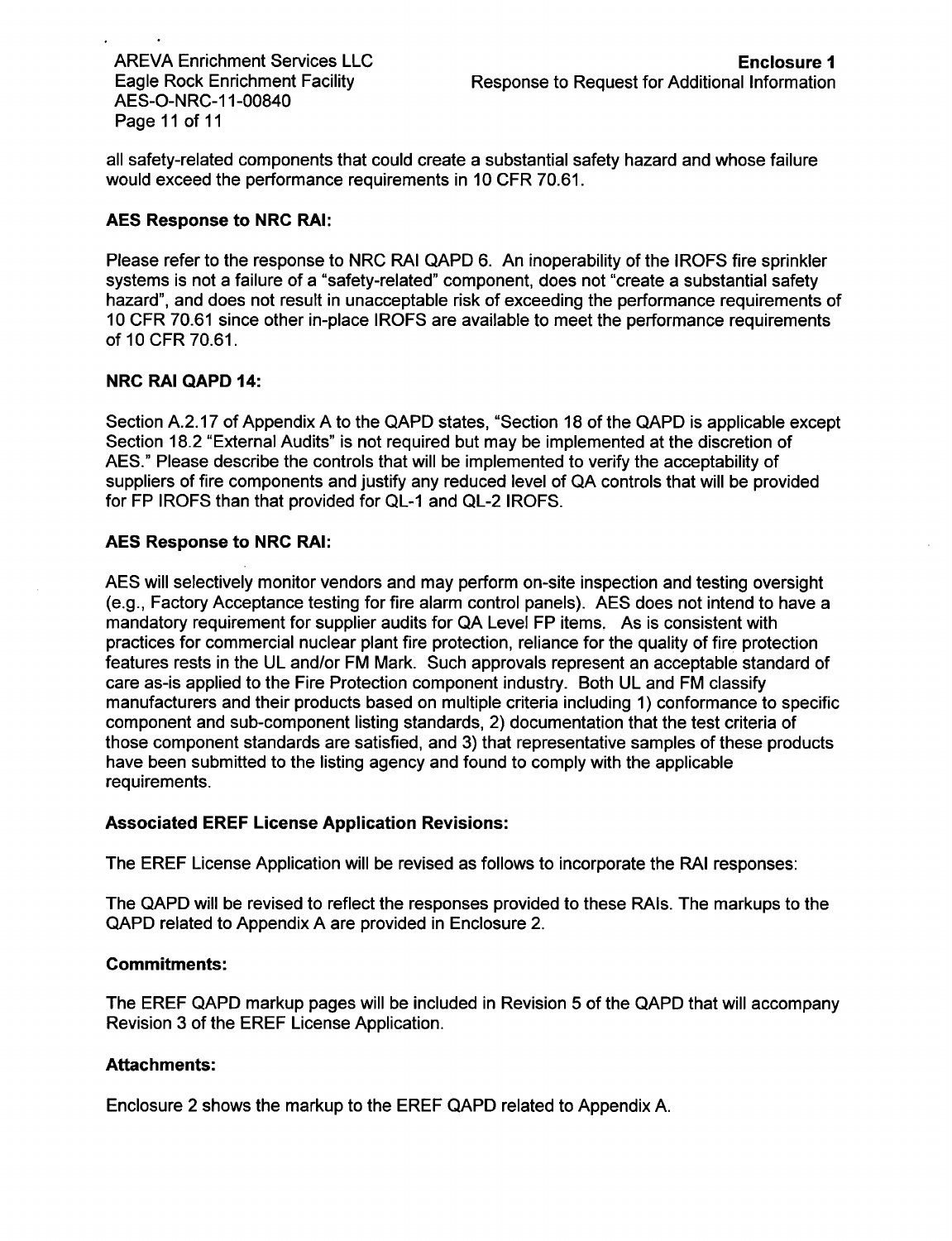AREVA Enrichment Services LLC Eagle Rock Enrichment Facility AES-O-NRC-1 1-00840 Page 1 of 5

## QAPD Markup

#### 2.0 **QUALITY ASSURANCE** PROGRAM

2.1 QA elements of this section are applied to IROFS and SSCs that could interact with IROFS due to a seismic event, to assure they will be available and reliable in performing their safety functions when needed. Subcomponents of **QA** items may be classified, through engineering procedures, at different **QA** Levels based on their critical attributes. This classification **QA** Levels are established as follows:

### Level Description

- QA Level **1** QA Level 1 items include those items whose failure or malfunction could directly result in a condition that adversely affects public, worker and the environment as described in 10 CFR 70.61. The failure of a single QA Level 1 item could result in a high or intermediate consequence. For IROFS that contain a Safe-by-Design attribute, only the attribute (diameter, volume, slab thickness or physical arrangement) is considered to be QA Level 1.
- QA Level 2 QA Level 2 items include those items whose failure or malfunction could indirectly result in a condition that adversely affects public, worker and the environment as described in 10 CFR 70.61. The failure of a QA Level 2 item, in conjunction with the failure of an additional item, could result in a high or intermediate consequence. All building and structure IROFS associated with credible external events are QA Level 2. QA Level 2 items also include those attributes of items that could interact with IROFS due to a seismic event, and result in high or intermediate consequences as described in 10 CFR 70.61.
- QA Level 3 QA Level 3 items include those items that are not classified as QA Level **1** or QA Level 2. QA Level 3 items are controlled in accordance with standard commercial practices.
- QA Level FP QA Level FP items apply only to automatic fire suppression systems located in buildings and/or over areas containing licensed material-atrisk, which if released could exceed 10 CFR 70.61 performance requirements, and are designated as IROFS to satisfy 10 CFR 70.64(b) requirements.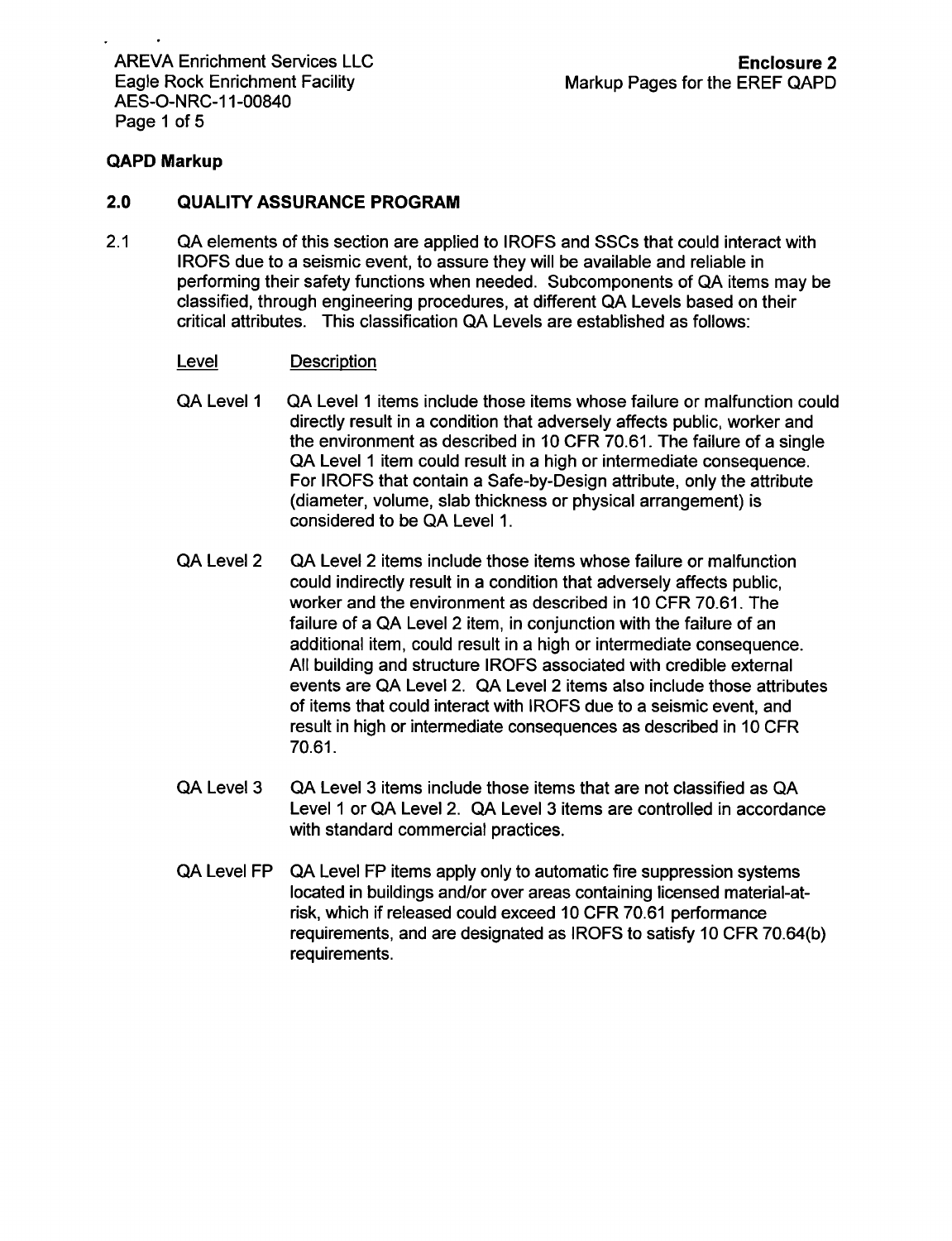# **APPENDIX A** (Complete Revision)

## Quality Assurance Requirements for Fire Protection Items Relied On For Safety

**A.1** Quality Assurance program requirements provide assurance that QA Level FP IROFS are designed, fabricated, erected, tested, maintained, and operated so that they will function as intended.

Those fire protection structures, systems, and components (SSCs) designated as QA Level FP IROFS will be:

- 1. Designed, specified, procured, installed, and tested in accordance with requirements of the applicable NFPA code and/or standard(s) (see exceptions to IROFS commitments below)
- 2. Listed and/or approved by an independent agency such as Underwriters Laboratories, Factory Mutual, or other acceptable agency except in cases where such listing/approval is not required by NFPA code/standard (e.g., sprinkler piping is not required to be listed)
- 3. Inspected on receipt consistent with QAPD requirements to verify compliance to the criteria specified above.
- A.2 The following elements of the EREF QAPD (with noted exceptions) will be implemented to satisfy Quality Assurance requirements for the designated QA Level FP IROFS:

### **A.2.0** Section **1.0** Introduction and Organization

Section 1.0 of the QAPD is applicable.

### **A.2.1** Section 2.0 Quality Assurance Program

Section 2.0 of the **QAPD** is applicable with the following clarification:

Automatic fire suppression systems located in buildings and/or over areas containing licensed material-at-risk, which if released could exceed 10 CFR 70.61 performance requirements, and are designated as IROFS to satisfy 10 CFR 70.64(b) requirements. These IROFS will be designated as QA Level Fire Protection (QA Level FP).

### **A.2.2** Section **3.0** Design Control

Section 3.0 of the **QAPD** is applicable with the following exceptions:

Standard commercial design software may be used for performance of QA Level FP design activities. The guidance for design software to be compliant with ASME NQA-1, 1994 edition, Basic Requirement 11 and NQA-1, Part II, Subpart 2.7, "QA Requirements for Computer Software for Nuclear Plant Applications" is not applicable.

The guidance for design verification in accordance with ASME NQA-1, 1994 edition, Supplement 3S-1 for methods of design verification including any one or a combination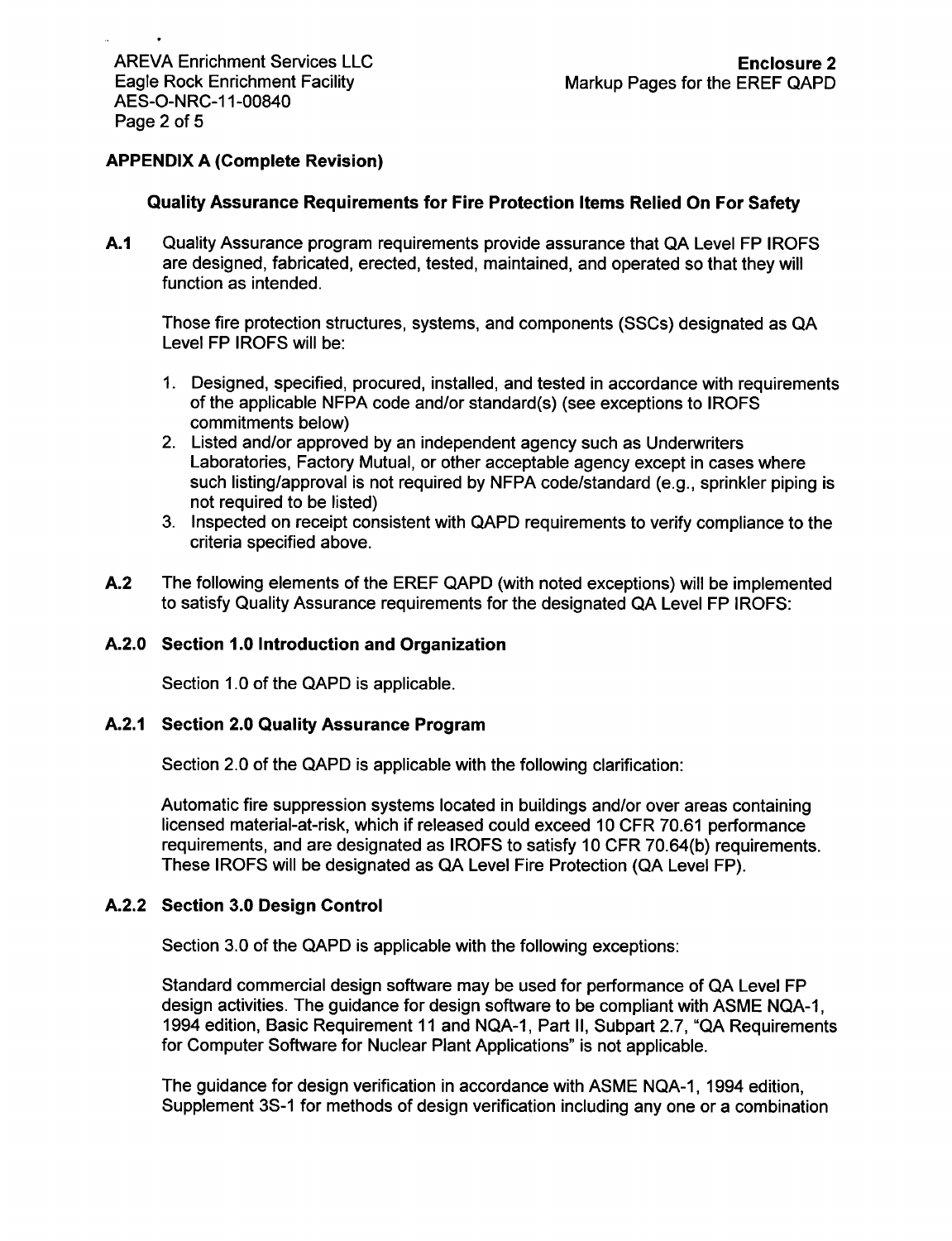of the following, as defined in design reviews, alternate calculations, or the performance of qualification tests, is not applicable.

## **A.2.3** Section 4.0 Procurement Document Control

Section 4.0 is applicable with the exception of Paragraphs 4.2 and 4.3 (e.g., Commercial Grade dedication and Part 21 do not apply).

In addition AES will require:

- Purchase documents shall include requirements for appropriate certifications to applicable NFPA code/standard requirements (i.e., listed and/or approved).
- **"** Purchase documents shall be reviewed and approved by **QA** and personnel with sufficient experience and knowledge in the NFPA code/standard requirements. The fire protection approval shall be by an individual who satisfies qualifications for Society of Fire Protection Engineer (SFPE) professional member status.

## A.2.4 Section **5.0** Instruction, Procedures and Drawings

Section 5.0 of the **QAPD** is applicable.

## **A.2.5** Section **6.0** Document Control

Section 6.0 of the QAPD is applicable.

### **A.2.6** Section **7.0** Control of Purchased Items

Section 7.0 of the **QAPD** is not applicable. The following shall apply:

- **"** The procurement of QA Level FP items is controlled through procedures to assure conformance with specified requirements. These controls provide for the following, as appropriate: evaluation of objective evidence of quality furnished by the supplier, and examination of items or services upon delivery or completion.
- **"** Qualified personnel will perform and approve of the adequacy of fire protection requirements and quality requirements stated in procurement documents. This review will determine that fire protection requirements and quality requirements are correctly stated, inspectable, and controllable; and that there are adequate acceptance and rejection criteria. The fire protection approval shall be by an individual who satisfies qualifications for Society of Fire Protection Engineer (SFPE) professional member status.
- Acceptance of purchased items shall be verified by receipt inspection and/or post installation testing. Receipt inspection will be performed to confirm;
	- o Items are in compliance with procurement document requirements,
	- o No substitutions have been provided without engineering approval,
	- o items were not damaged in shipment and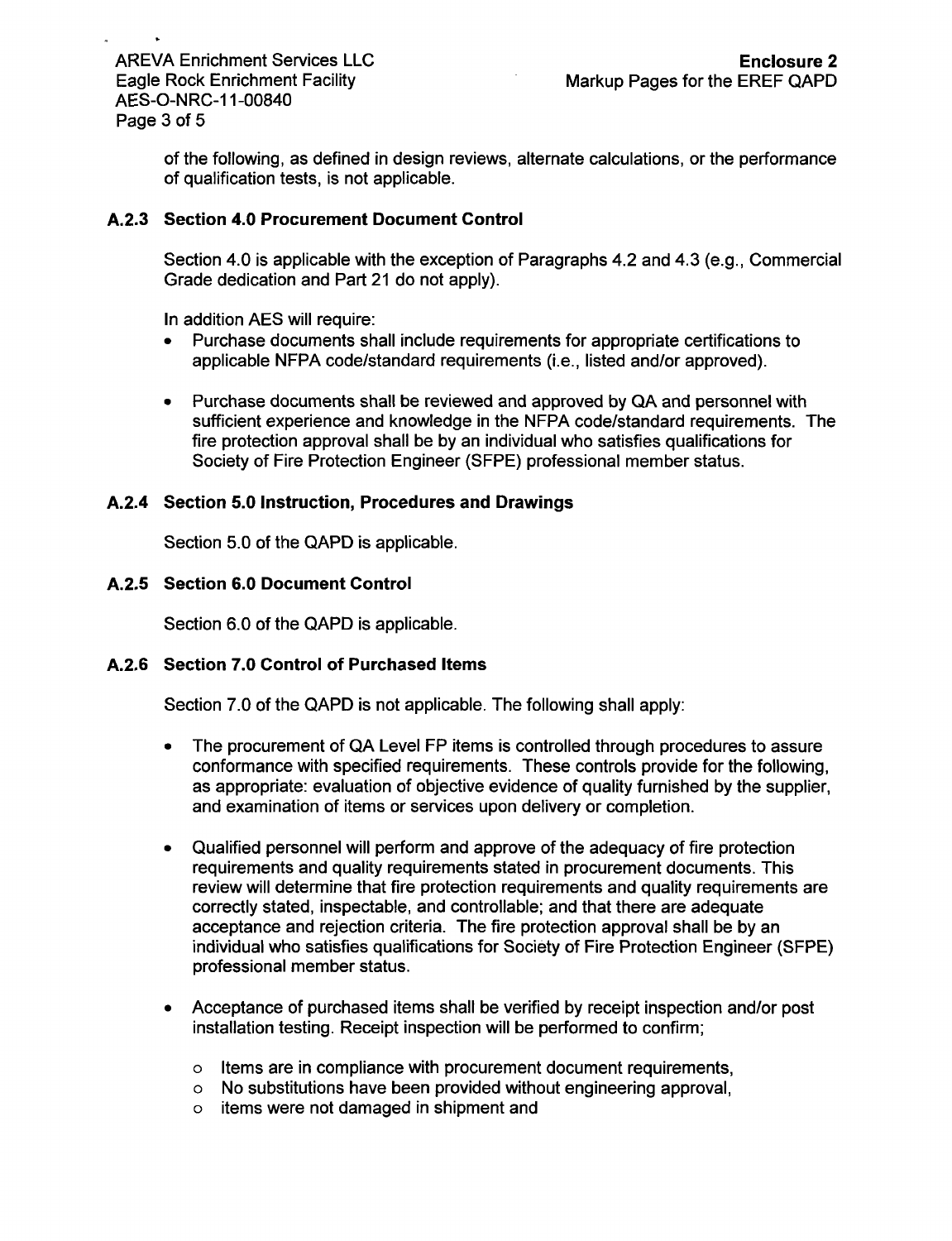- o Certification of procured items as meeting applicable NFPA code/standard requirements (i.e., listed and/or approved).
- **&** Receipt inspection shall be conducted by qualified personnel using checklists prepared from the procurement documents governing QA Level FP Items and the associated NFPA codes and standards, as applicable.
- Components required to be UL listed and/or FM Approved will be confirmed at receipt against current UL Fire Protection Equipment Directory or FM Approval Guides, as appropriate.
- **0** Components not required to be **UL** listed and/or FM Approved (e.g., piping) will be confirmed at receipt against the applicable design and/or manufacturing standard (i.e., applicable ASTM, ISO, or other standard).
- Post installation testing shall be performed, when needed, to verify specified performance requirements as defined in procurements documents have been satisfied. If post installation testing is required for final acceptance, receipt inspection will apply appropriate status indicators on the item as required by Section A.2.13 of this appendix to ensure the item is clearly identified as requiring "Post Installation Testing".

## **A.2.7** Section **8.0** Identification and Control of Items

Section 8.0 of the **QAPD** is applicable.

## **A.2.8** Section **9.0** Control of Special Processes

Section 9.0 of the QAPD is not applicable. Control of Special Processes will be in accordance with applicable NFPA codes/standards and commercial grade practices.

## **A.2.9** Section **10.0** Inspection

Section 10.0 of the QAPD is applicable.

Factory acceptance, installation, and field acceptance testing and/or commissioning of QA Level FP IROFS will be conducted using written, approved procedures and incorporating the requirements of the applicable NFPA Code or Standard (i.e., NFPA 13, 20, 22, 24, and 72) for the component(s) under test or being commissioned.

On-going surveillance, inspection, test and maintenance of QA Level FP IROFS will be conducted using written, approved procedures following the requirements of the NFPA Code or Standard (i.e., NFPA 25 and 72) for the respective component(s) and at the NFPA specified frequencies.